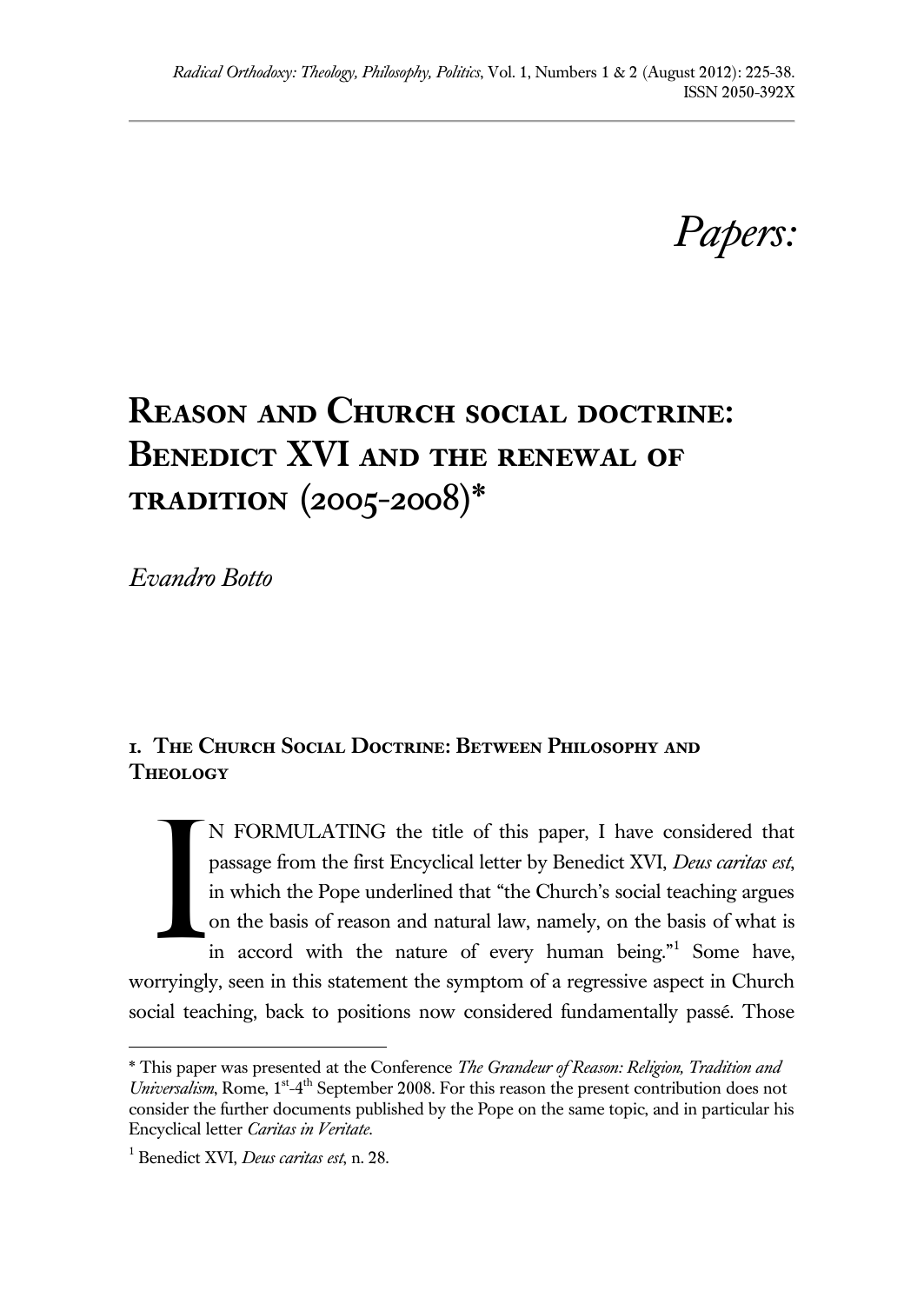positions were typical of the time in which Church social teaching was treated as essentially a philosophical discipline – more precisely as a *social ethic*. It is important to remember that Pius XI considering, specifically, the doctrines formulated by Leo XIII in the Encyclical *Rerum novarum*, referred to a "new social philosophy<sup>"2</sup> and even to "Catholic principles on the social question."<sup>3</sup> Throughout recent decades, one could say, in relation to this attitude Church social doctrine eventually resolved the problem both of its nature and of its epistemological status by abandoning its traditional position – a position that Benedict XVI is now accused to have retrieved. More specifically, Benedict XVI is accused of bringing the Church's social doctrine back to the field of philosophical ethics, to a purely 'rational' ethics centred on the notion of natural law and separated from theology that is now considered as a purely 'supernatural' or 'revealed' wisdom. The same attitude – as has been noted elsewhere $4$  – was still visible and organically theorized by John XXIII in the Encyclical letter *Mater et magistra* (15<sup>th</sup> May 1961), as well as in the coeval programme for the teaching of Church social doctrine formulated by the Congregation of Seminaries (25<sup>th</sup> May 1961). In 1975 Paul VI, with his *Evangelii nuntiandi* (the apostolic exhortation which followed the Synod of Bishops on the evangelisation of contemporary world), abandoned or, at least, went beyond that attitude. "The resolutive text by Paul VI refused two extremist positions: the bourgeois one, which severs the evangelical message from social justice (denying any relationship between them); and the pro-third world one, which reduces the evangelical message to social justice. On the contrary it affirms the pertinence (in the sense of 'belonging to') of social justice to the evangelical message: in different words it considers social questions as placed in the sphere of Revelation."<sup>5</sup>

The process of redefining the epistemological status of Church social doctrine comes to end with John Paul II's Encyclical *Sollicitudo rei socialis*, where it is presented as "a theological reading of modern problems." As such, "it therefore belongs to the field, not of ideology, but of theology and particularly of moral

<sup>2</sup> Pius XI, *Quadragesimo anno*, n. 14.

<sup>3</sup> *Ibid*, n. 21.

<sup>4</sup> Cfr. Colombo, *Il compito della teologia*, 23-34.

<sup>5</sup> *Ibid*, 31.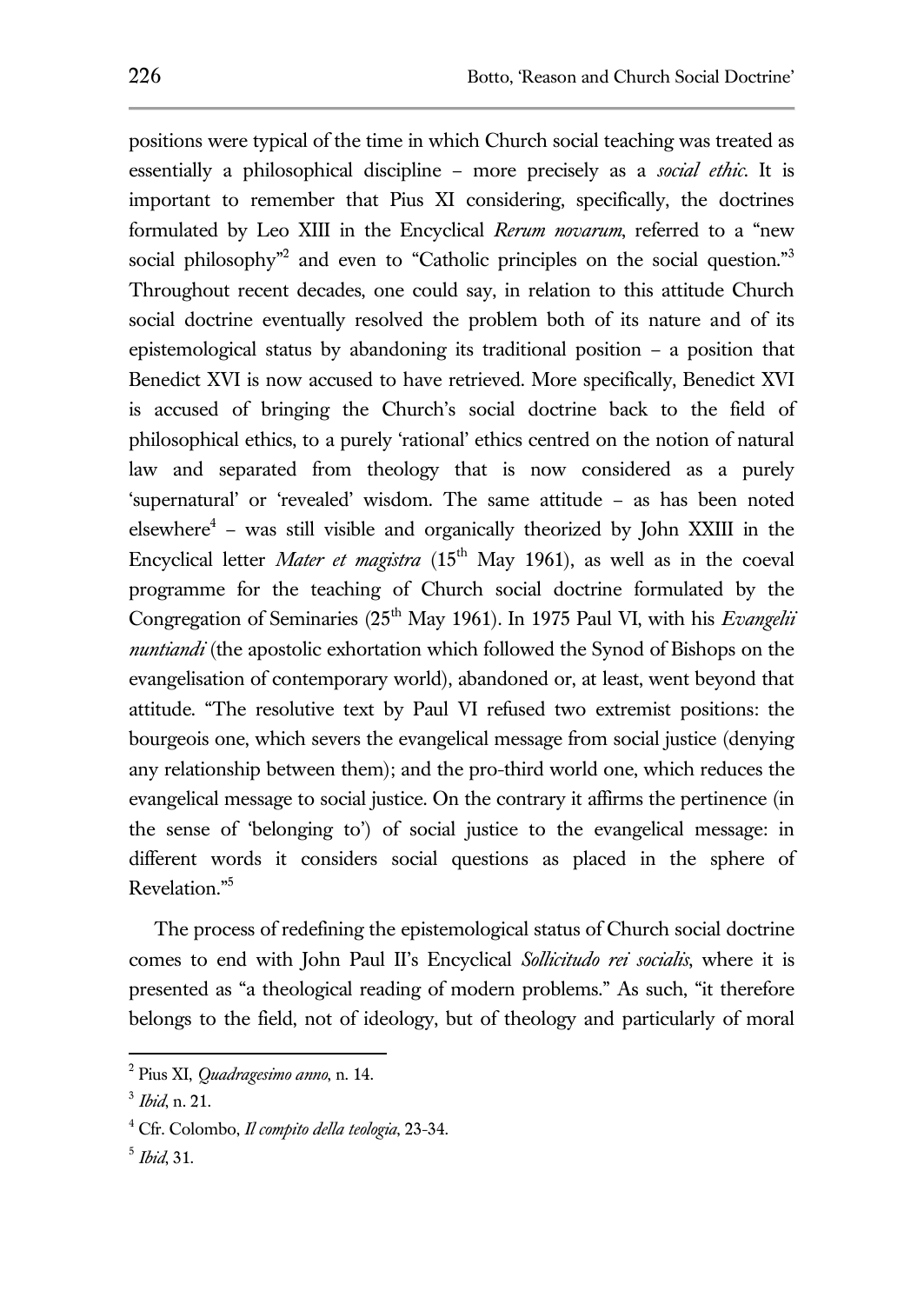theology."<sup>6</sup> The Encyclical letter, published in 1987, refers controversially to that cultural context typical of the 1960s and 1970s (at that time already considered as almost historical) which was particularly hostile to Church social doctrine. Such hostility was encapsulated in the well known essay *La doctrine sociale de l'Église comme idéologie* published in 1979 by the pre-eminent intellectual Marie-Dominique Chenu. This essay is proof of the 'bad press' from which Church social doctrine suffered at end of the1970s; not only within general public opinion, but also among many intellectuals and even among theologians (sometimes the expression *Church social doctrine* was even considered unpronounceable). Nowadays, however, Papal teaching explicitly recognizes that Church social doctrine belongs to the field of theology, and in particular to moral theology (as it was recognized, by many after the publication of *Sollicitudo rei socialis*). Therefore the long period in which Church social doctrine was considered rooted in philosophical ethics or social philosophy has definitely come to end. The attitude that found in the domain of pure reason and in the theory of natural rights its favourite theoretical reference is now viewed as running the fatal risk of embracing a pure rationalistic model and an 'ideological' reductionism.

One could say that Benedict XVI, maintaining that the social doctrine of the Church is founded on the basis of reason and natural right, seems to be advocating a similar perspective. On the contrary; his proposal – and this is what I intend to show in what follows – is not simply to go back to the idea of Church social doctrine as an expression of a philosophical ethic or a "natural morality." In opposition to this, I want to claim that Benedict XVI, in 'rehabilitating' the link between doctrine, on one side, and reason and natural right (understood as to what is adequate to the human nature) on the other, wants to provide Church social doctrine with a more solid basis as well as with a legitimacy beyond the boundaries of both the ecclesial community and the Christian world. This is crucial if the 'sympathetic' attitude towards Church social doctrine, now shared by many scholars, is not to be reduced to a contingent knee-jerk reaction to the collapse of contemporary ideologies – based as they were on the hope for an imminent advent of an entirely new and better world; in particular in response to the retreat of Marxism, the major historical and theoretical parable of the last

<sup>6</sup> John Paul II, *Sollicitudo rei socialis*, n. 41.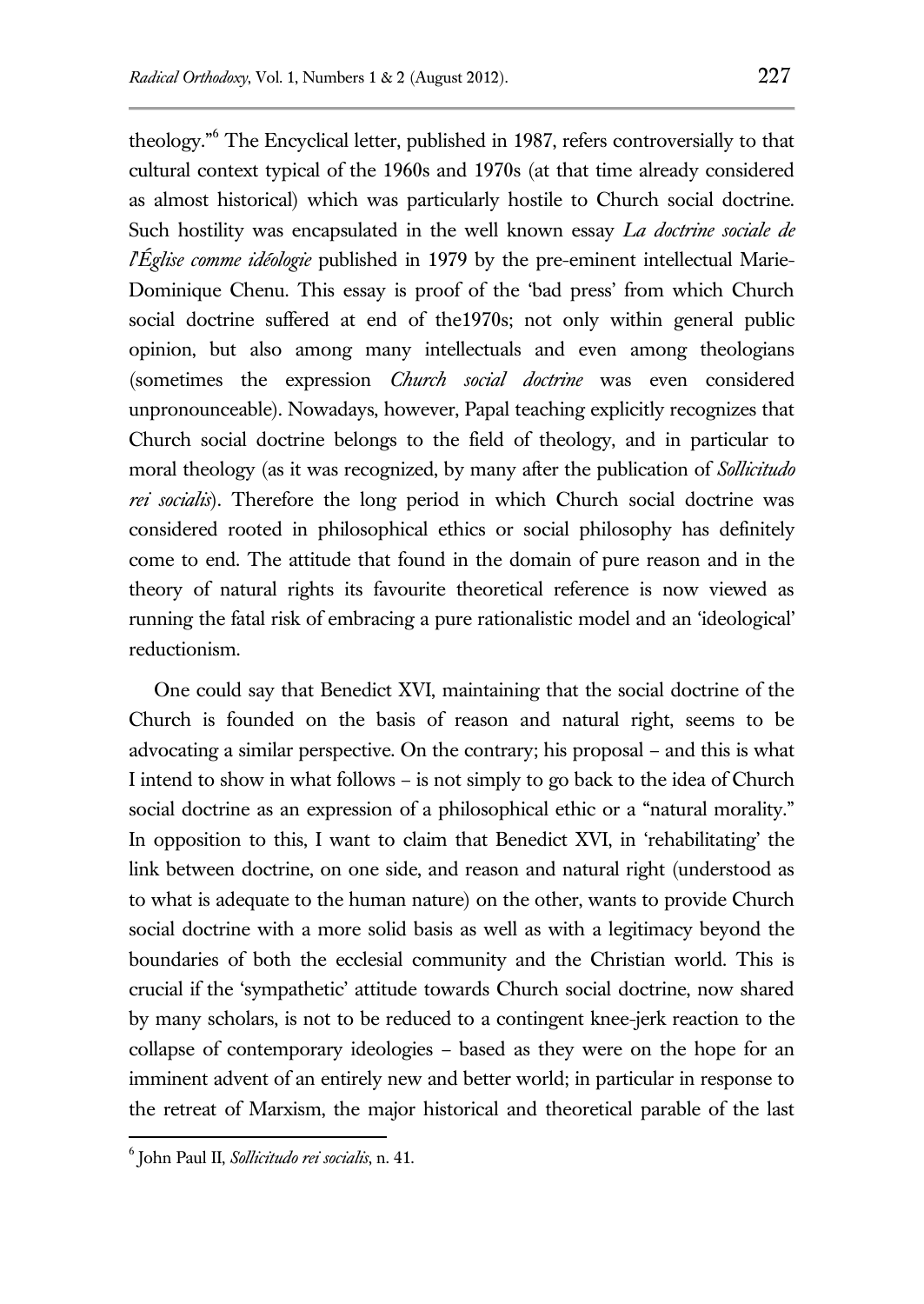century. Once it is recognized that 'this dream has disappeared' in *Deus caritas est* the Pope says: "In today's complex situation, not least because of the growth of a globalized economy, the Church's social doctrine has become a set of fundamental guidelines offering approaches that are valid even beyond the confines of the Church: in the face of ongoing development these guidelines need to be addressed in the context of dialogue with all those seriously concerned for humanity and for the world in which we live."<sup>7</sup>

In what follows, I would like to show how the concept of reason envisaged by Benedict XVI as starting point for the arguments proposed by Church social doctrine is not reason severed from faith and resistant to it; it is not a 'mutilated' reason but rather it is a reason capable of recognizing the essential contribution which comes from faith in order to enable the former to be authentic. "Faith by its specific nature is an encounter with the living God — says Benedict XVI — an encounter opening up new horizons extending beyond the sphere of reason. But it is also a purifying force for reason itself. From God's standpoint, faith liberates reason from its blind spots and therefore helps it to be ever more fully itself."<sup>8</sup>

## **2. To free the reason from its blindness (and the faith from its ideological constraints)**

From what does reason need to be purified? What is the blindness from which it needs to be freed? The Pope formulates a synthesis in answer to these questions (typical of his literary style) which is profoundly articulated. Considering not only the lecture given at the University of Regensburg, but also many other crucial texts concerning similar topics (among them his address in Verona in 2006 and the one prepared – but never delivered – for his visit to the University *La Sapienza* in Rome), it seems to me appropriate to interpret "the blindness from which reason has to be freed" (and for which faith can give its contribution) in the following way.

<sup>7</sup> Benedict XVI, *Deus caritas est*, n. 27.

<sup>8</sup> *Ibid*, n. 28.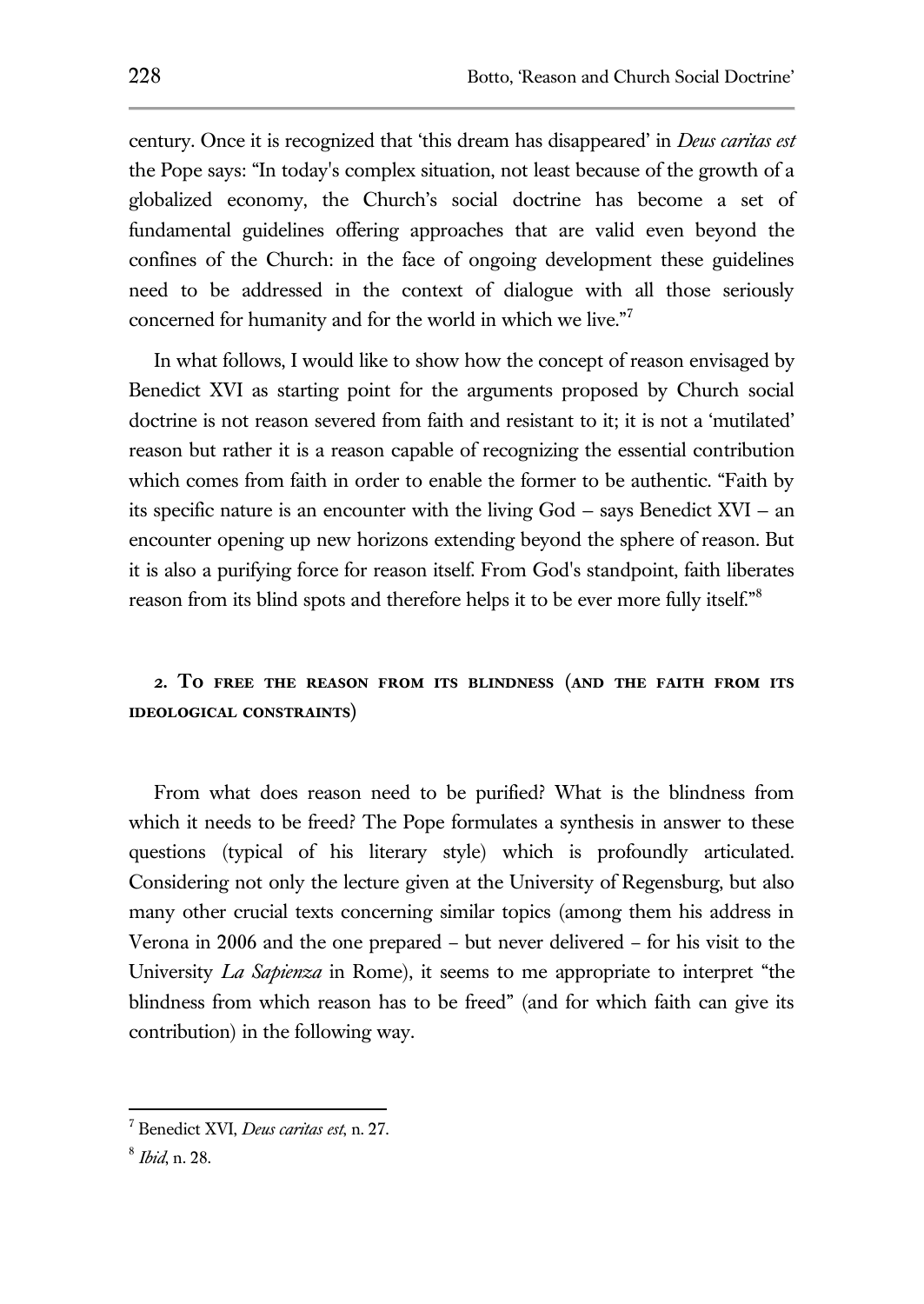In the first place there is what we call the "positivist" or "scientistic blindness." According to the perspective of positivist scientism the concept of rationality is confined to the sphere of what, on one side, can be calculated through processes of measurement and, on the other, to the sphere of "what can be proven through experiments."<sup>9</sup> When this concept, of a "self-limiting" reason, is used to investigate the natural world it is not only right, it is even necessary; and can lead to highly profitable and otherwise unobtainable results, as happened often during the modern era. "It is the new correlation of experiment and method – Benedict XVI says in his second Encyclical letter, *Spe salvi* – that enables man to arrive at an interpretation of nature in conformity with its laws and thus finally to achieve – and here the Pope quotes Francis Bacon – 'the triumph of art over nature' (*victoria cursus artis super naturam*)."<sup>10</sup> However, it would be wrong to pretend, as the different kinds of positivism which characterize the contemporary culture tend to do, that technical and scientific rationality (which is a rationality reduced to what can be calculated and experienced) can stand in itself as the entirety of reason and provide the basis of a new kind of universalism capable of presenting itself as the philosophy of the future. As the Pope says, "[t]his philosophy does not express a fulfilled human reason, but only a part of it, and because of that mutilation it cannot be considered rational at all."<sup>11</sup>

More radically, however, (but not without a precise connection to what has just been emphasised), according to Benedict XVI the blindness from which reason suffers in our post-modern era is characterized by three aspects: firstly, a mistrust about the capacities of human reason to have access to the truth; secondly, by a mistrust nurtured by the fear that faith in truth necessarily involves intolerance and the use of violence and finally by a mistrust which can lead to the denial of the need for truth and of the will to reach it. Concerning the first aspect, the Pope says: "In fact, our faith is decisively opposed to the attitude of resignation that considers man incapable of truth – as if this were more than he could cope with. This attitude of resignation with regard to truth, I am convinced, lies at the heart of the crisis of the West, the crisis of Europe. If truth does not exist for man, then neither can he ultimately distinguish between good

<sup>9</sup> Ratzinger, *L'Europa di Benedetto*, 36.

<sup>10</sup> Benedict XVI, *Spe salvi*, n. 16.

<sup>11</sup> Ratzinger, *L'Europa di Benedetto*, 52.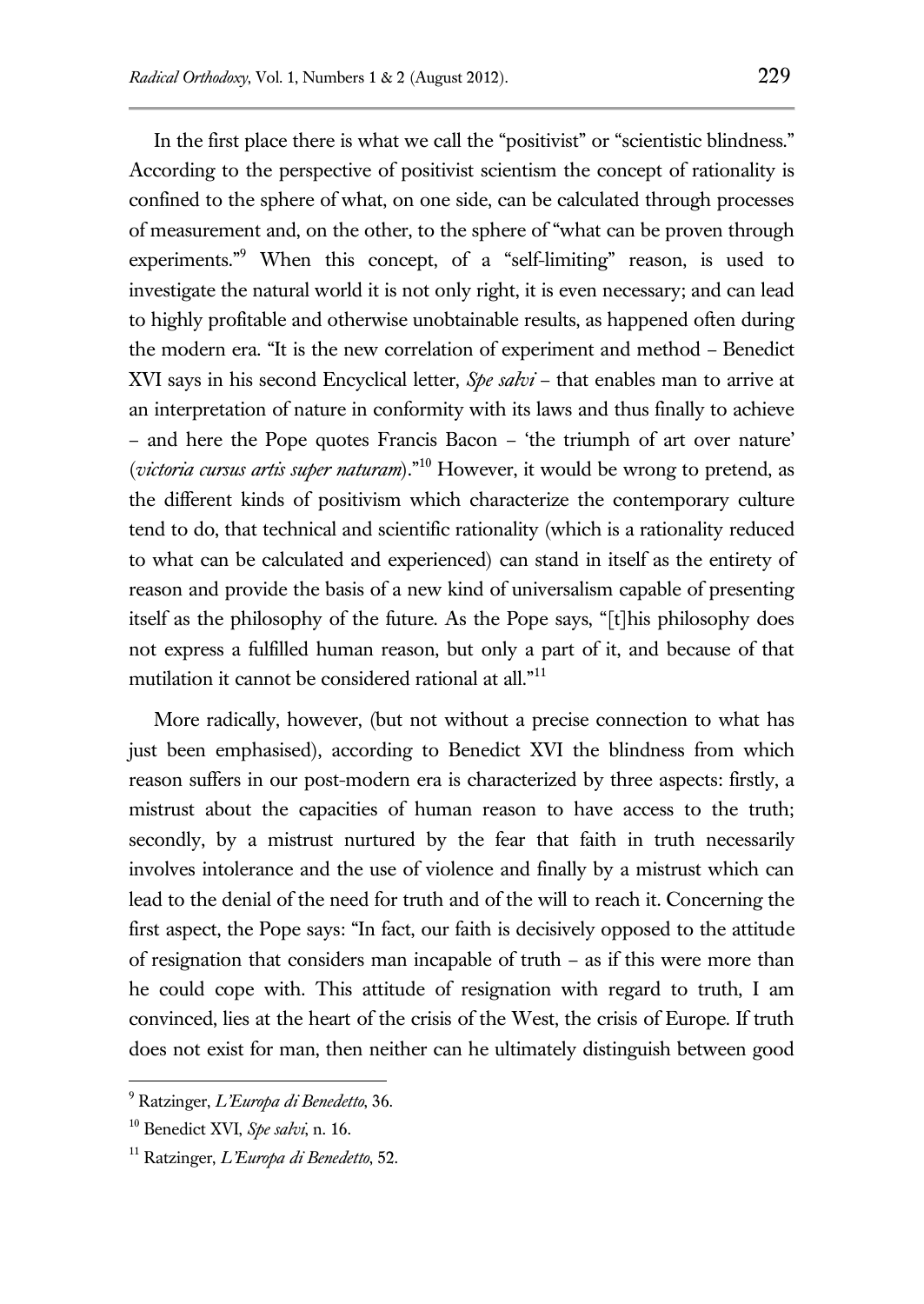and evil. And then the great and wonderful discoveries of science become double-edged: they can open up significant possibilities for good, for the benefit of mankind, but also, as we see only too clearly, they can pose a terrible threat, involving the destruction of man and the world."<sup>12</sup> As for the second aspect, Benedict XVI recognizes that, if it is true that "we need truth", it is equally indubitable that "in the light of our history we are fearful that faith in the truth might entail intolerance." At the same time the Pope does not hesitate to say that even if faith has sometimes degenerated into intolerance, this is not attributable to that God who is "the same Truth", "the living God", "the God who has shown us his face and opened his heart to us: Jesus Christ", but to "the ideological constrictions" of faith caused by human beings or to "abuse of religion and reason for imperialistic purposes."<sup>13</sup> Whenever we are afraid of affirming the existence and the possibility of knowing that ultimate truth because it is seen as implying intolerance,

it is time to look towards Jesus as we see him in the shrine at Mariazell – the Pope said during his apostolic journey in Austria –. We see him here in two images: as the child in his Mother's arms, and above the high altar of the Basilica as the Crucified. These two images in the Basilica tell us this: truth prevails not through external force, but it is humble and it yields itself to man only via the inner force of its veracity. Truth proves itself in love. It is never our property, never our product, just as love can never be produced, but only received and handed on as a gift. We need this inner force of truth. As Christians we trust this force of truth. We are its witnesses. We must hand it on as a gift in the same way as we have received it, as it has given itself to us.<sup>14</sup>

It emerges from these statements that the Pope invites us to look not only at the capacity, typical of the human reason, to recognize the truth against the constrictions of a modern understanding of reason, but also at the liberation of faith from an attitude characterized by voluntarism, irrationalism and fideism; which – separating truth from love – have sometimes promoted the degeneration of faith into violent imposition or hegemonic demands. Only the living witness of an "enlarged" use of reason, capable of truth, and of a faith which is "a friend of intelligence" can reawaken the need for truth (which is

<sup>12</sup> Benedict XVI, *Apostolic journey to Austria, Eucharistic Celebration, Homily*.

<sup>13</sup> Benedict XVI, *Apostolic journey to Austria, Meeting with the authorities and the diplomatic corps*.

<sup>14</sup> Benedict XVI, *Apostolic journey to Austria, Eucharistic Celebration, Homily*.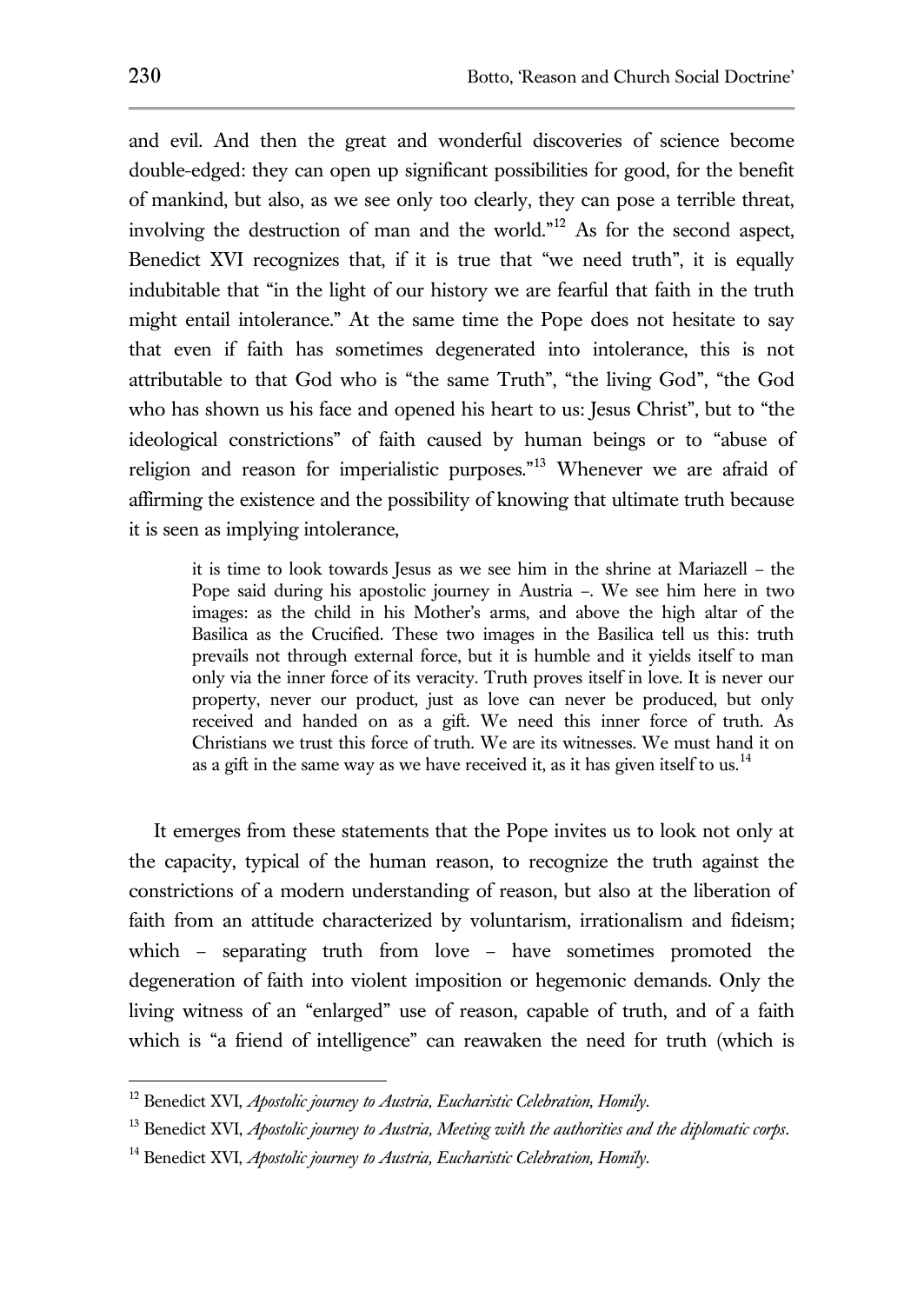proved by love) and for all essential human needs, needs which tend to be dissolved by the nihilism permeating our contemporary culture.

In front of a world in which sometimes the human heart seems to have suspended its search and human reason seems to have set aside the need for truth through which it is constituted, the Pope underlines the fact that "the awakening of the Christian faith, the dawning of the Church of Jesus Christ was made possible, because there were people in Israel whose hearts were searching – people who did not rest content with custom, but who looked further ahead, in search of something greater […]; expectant people who were not satisfied by what everyone around them was doing and thinking, but who were seeking the star which could show them the way towards Truth itself, towards the living God." "We too need an open and restless heart like theirs" – Benedict XVI says – in order to be able to face the future with confidence: in fact, "yet the earth will be deprived of a future only when the forces of the human heart and of reason illuminated by the heart are extinguished – when the face of God no longer shines upon the earth."<sup>15</sup>

It seems to me that Benedict XVI's fundamental thought on the relationship between reason, truth and faith has been expressed most emblematically in his visit in Austria, especially during a meeting with the authorities and the diplomatic corps. There he stated that beyond the kinds of reductionism, exclusivism, and one-sided perspectives that have characterized the modern understanding of reason (and of faith), "another part of the European heritage is a tradition of thought which considers as essential a substantial correspondence between faith, truth and reason."<sup>16</sup> Thus reason is not only and first of all the human capacities to know the truth (as considered from the perspective of gnoseology), but the essence of everything when seen from the vantage point of ontology. When considering a series of references pertaining to this topic, made explicit in Regensburg (but not only there), this constitutes the possibility for Christianity to be "re-Hellenizated." Specifically, the Pope wants to clarify that

<sup>&</sup>lt;sup>15</sup> *Ibidem*. The same concern is the basis of Benedict's interest towards education, considered by him as a real 'emergency'. The authentic educator is the one who is able to reawaken great questions, such as the human need for love, and the desire for truth among human beings (cfr. Benedict XVI, *Address to the participants at the Ecclesial convention of the Diocese of Rome*).

<sup>16</sup> Benedict XVI, *Apostolic journey to Austria, Meeting with authorities and the diplomatic corps*.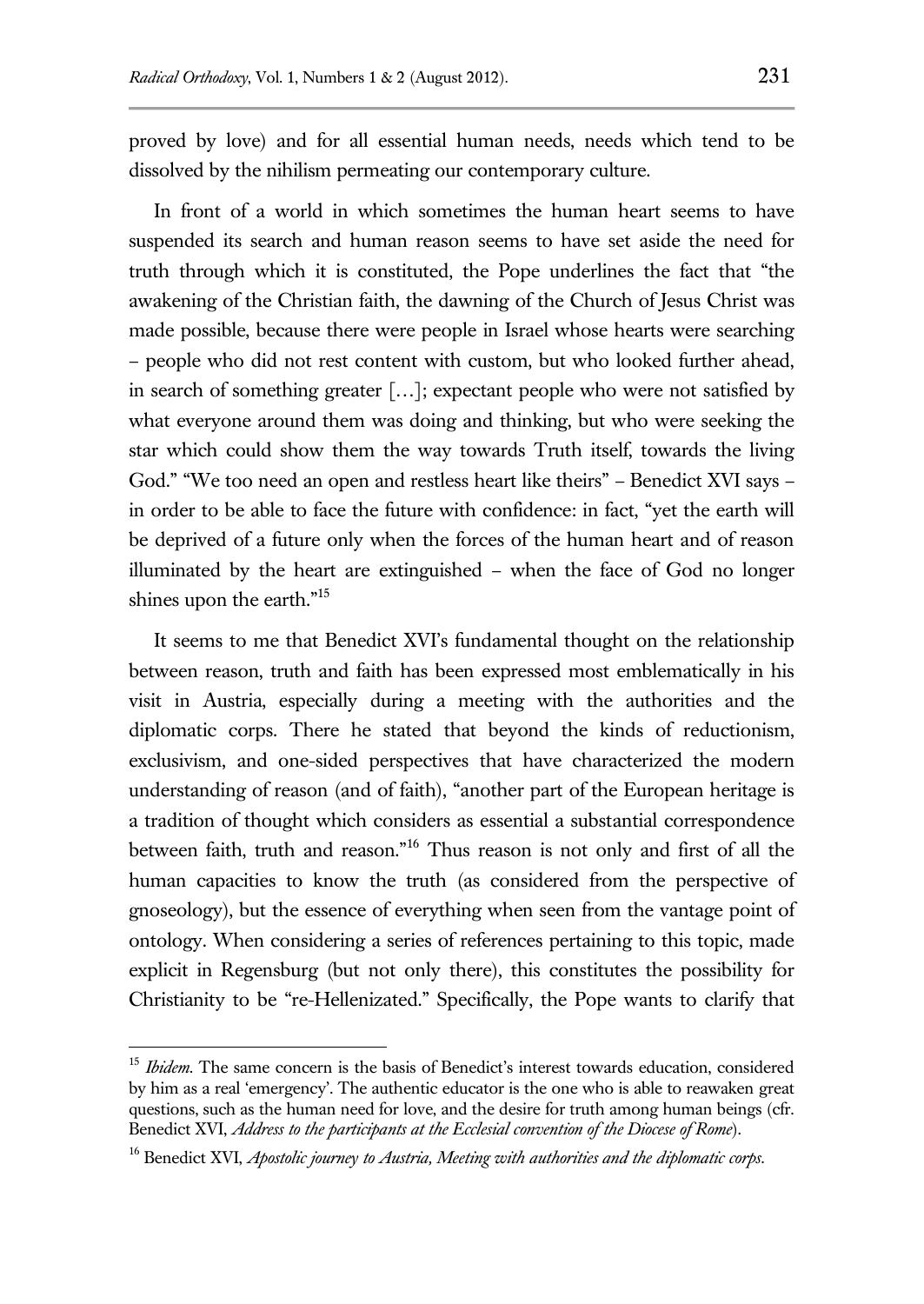"here the issue is clearly whether or not reason stands at the beginning and foundation of all things. The issue is whether reality originates by chance and necessity, and thus whether reason is merely a chance by-product of the irrational and, in an ocean of irrationality, it too, in the end, is meaningless, or whether instead the underlying conviction of Christian faith remains true: *In principio erat Verbum* – in the beginning was the Word; at the origin of everything is the creative reason of God who decided to make himself known to us human beings."<sup>17</sup>

#### **3. State and politics, justice and rights**

Above, I have analysed the fundamental idea of reason as shaped by the teaching of Benedict XVI and in particular the point at which reason is called to combine itself with faith and faith is called to meet reason. Reason needs faith – as we have considered – in order to be authentic, to keep and recover its primal broadness – its capacity for truth – and in order to exercise it fruitfully. Faith, in turn, needs reason, to avoid the always present risk of ideological constrictions and abuses operated for sectarian interests or desire of power. In the third and final section of this contribution I would like to present a synthetic (but as much as possible inclusive) reflection on the renewal of the tradition of Church social doctrine as it has been envisaged by Benedict XVI. Pope Benedict wants to focus on the contribution offered by Church social doctrine in order to re-define the nature and the tasks of the State and of politics, as he states: "justice is both the aim and the intrinsic criterion of all politics. Politics is more than a mere mechanism for defining the rules of public life: its origin and its goal are found in justice."<sup>18</sup> The question of how justice can be achieved here and now  $- a$ question that the State always has to face and to answer – presupposes "an even more radical question: what is justice? The problem is one of practical reason – the Pope says –; but if reason is to be exercised properly, it must undergo constant purification, since it can never be completely free of the danger of a certain ethical blindness caused by the dazzling effect of power and special

<sup>17</sup> *Ibidem*.

<sup>&</sup>lt;sup>18</sup> Benedict XVI, *Deus caritas est*, n. 28, from the other quotations in this paragraph also come.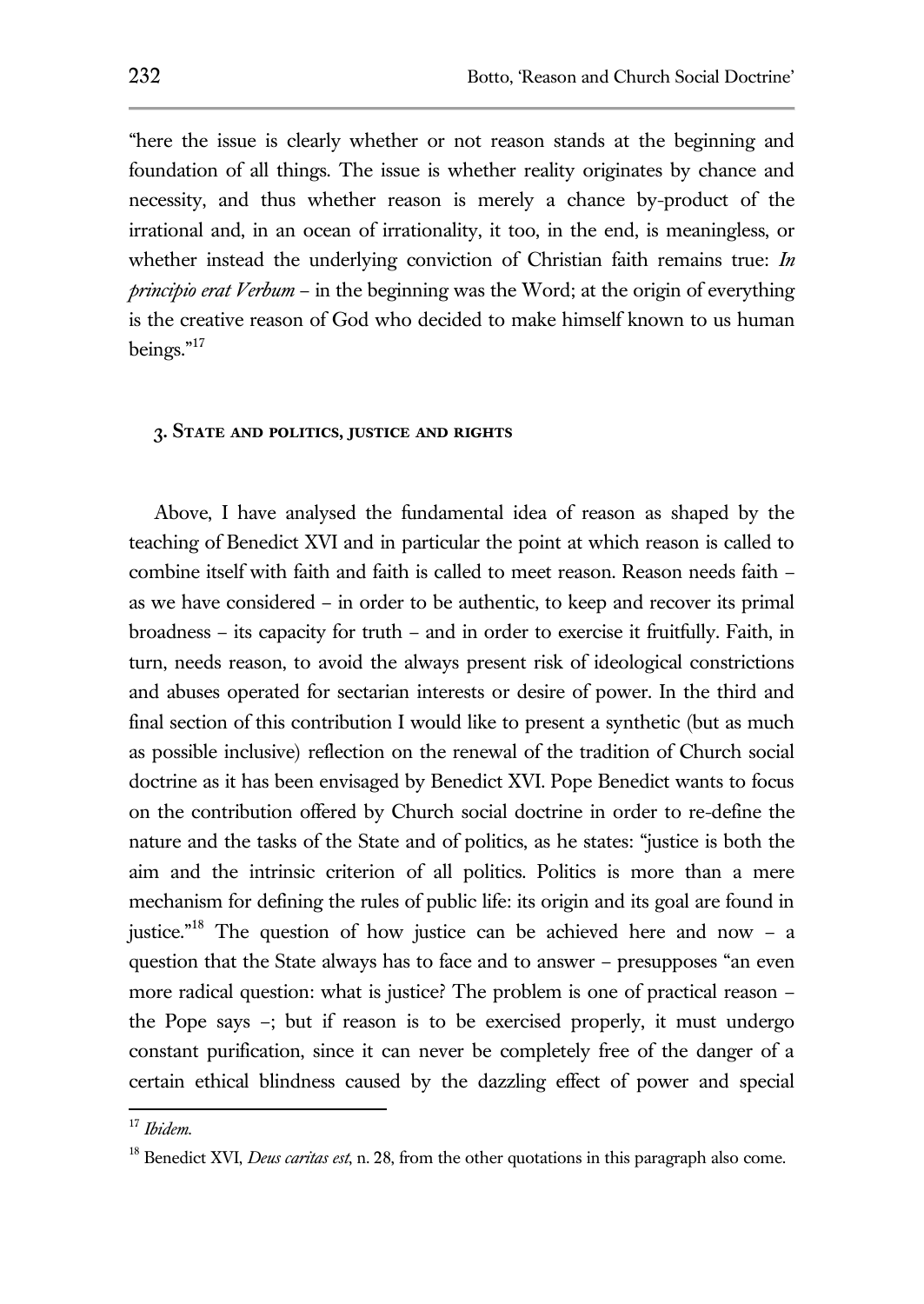interests." "Here politics and faith meet" – Benedict XVI says, suggesting – in order to face the problem of the right order of society and State – once again the dynamic of reciprocal implication between reason and faith, as we have considered above. According to the Pope, it is exactly where political reason (intended as that reason capable of enlightening the origin, the need, and the criteria of good politics) and faith meet each other that "Catholic social doctrine has its place." The latter – as I have said at the beginning of this paper – "argues" on the basis of reason and natural law, namely, on the basis of what is in accord with the nature of every human being." The concept of reason and of human nature that I am now considering, however, does not involve a reason folded in on itself, reduced and identified with just one of its dimensions, but a concept of reason which – in order to be fully itself – is aware of its need for the purifying and releasing power of faith. If this is the 'statute' of Church social doctrine – which is a doctrine of reason and faith, philosophical and theological knowledge – what are the most fundamental directions suggested by Benedict XVI for "the actual human and cultural context" which derive from such an original understanding of the traditional structure of Church social doctrine? First of all, it requires a renewed consideration of the tasks of the Church and the Christians in the sphere of politics. The Church recognizes the autonomy of the political sphere: she is aware of the fact that a direct political involvement is not her proper mission. Instead of replacing the State in its effort to realize justice she entrust "the lay faithful" with the immediate task to "take part in public life in a personal capacity." The Church offers to politics a contribution which is not immediately political, but it has more to do with a capacity to understand politics properly and to act according to an enlarged use of reason. This is a contribution which enables people to recognize – and therefore to realize – the proper sense of politics, that is justice; it is a "help […] to contribute, here and now, to the acknowledgment and attainment of what is just"; and "to help form consciences in political life and to stimulate greater insight into the authentic requirements of justice as well as greater readiness to act accordingly, even when this might involve conflict with situations of personal interest."

The State, in turn, cannot pretend to transform itself in a kind of Church, "The State may not impose religion, yet it must guarantee religious freedom and harmony between the followers of different religions." "For her part, the Church,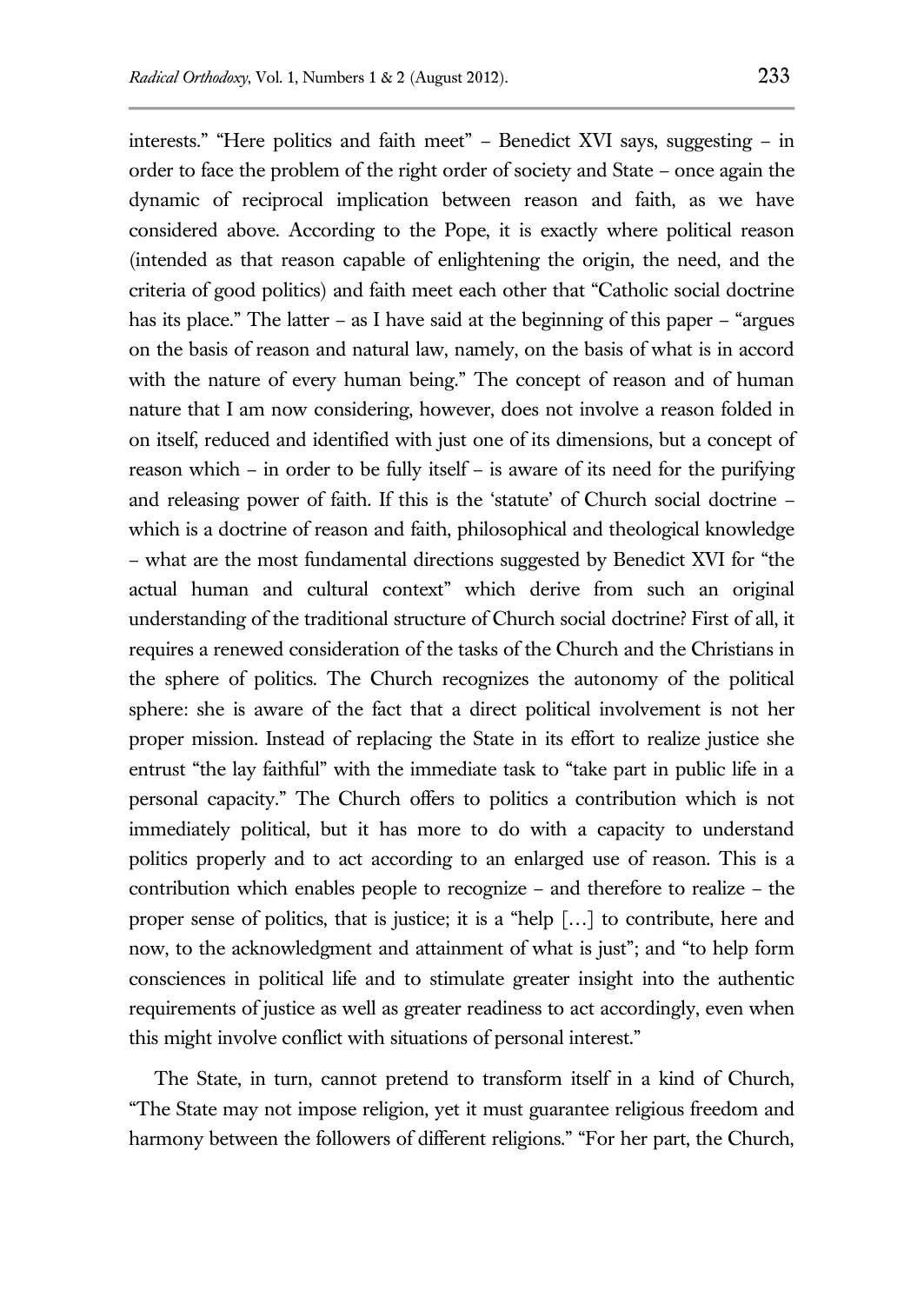as the social expression of Christian faith, has a proper independence and is structured on the basis of her faith as a community which the State must recognize": this involves State's capacity of respecting and valuating not only freedom of worship and the teaching of that doctrine, but also the social works (cultural, educative, welfare practices) realized by the Church, as well as by any other social "living force." "We do not need a State which regulates and controls everything, but a State which, in accordance with the principle of subsidiarity, generously acknowledges and supports initiatives arising from the different social forces and combines spontaneity with closeness to those in need."<sup>19</sup>

Let us now focus our attention, in particular, on what Benedict XVI indicates as the specific task of a concept of reason "purified" by faith in front of a permanently changing scenario of society and politics; that is to help to understand "what is right" so that it can be realized. The Pope does not present an organic reflection on the topic of justice and he is not even interested in formulating definitions of this term. On the contrary, in his lecture prepared for the University *La Sapienza*<sup>20</sup> (and which prepares what I consider the ground for one of his most interesting contributions on Church social doctrine) he investigates "how is it possible to identify criteria of justice that make shared freedom possible" – as "human freedom" is always "freedom within reciprocal communion" and not an isolated and individual freedom – in order to "help man to be good" and to realize a little more "the good life" as described by Aristotle. In more concrete terms the Pope says it is the question of "how can a juridical body of norms be established that serves as an ordering of freedom, of human dignity and human rights." Here, the Pope calls to mind a non-believer, the thinker Jürgen Habermas, declaring to agree with him in identifying the two criteria which make legitimate the State's juridical body of fundamental norms, that is its constitution: 1) "the equal participation of all citizens" and 2) "the reasonable manner in which political disputes are resolved." Such "reasonable manners" required in the overcoming if the inevitable (and sometimes even

<sup>19</sup> Benedict XVI, *Deus caritas est*, nn. 28-29, from which the other quotations in this paragraph also come.

<sup>&</sup>lt;sup>20</sup> Benedict XVI, *Lecture at the University of Rome "La Sapienza"*, 17<sup>th</sup> January 2008, from which also the other quotations of this paragraph come.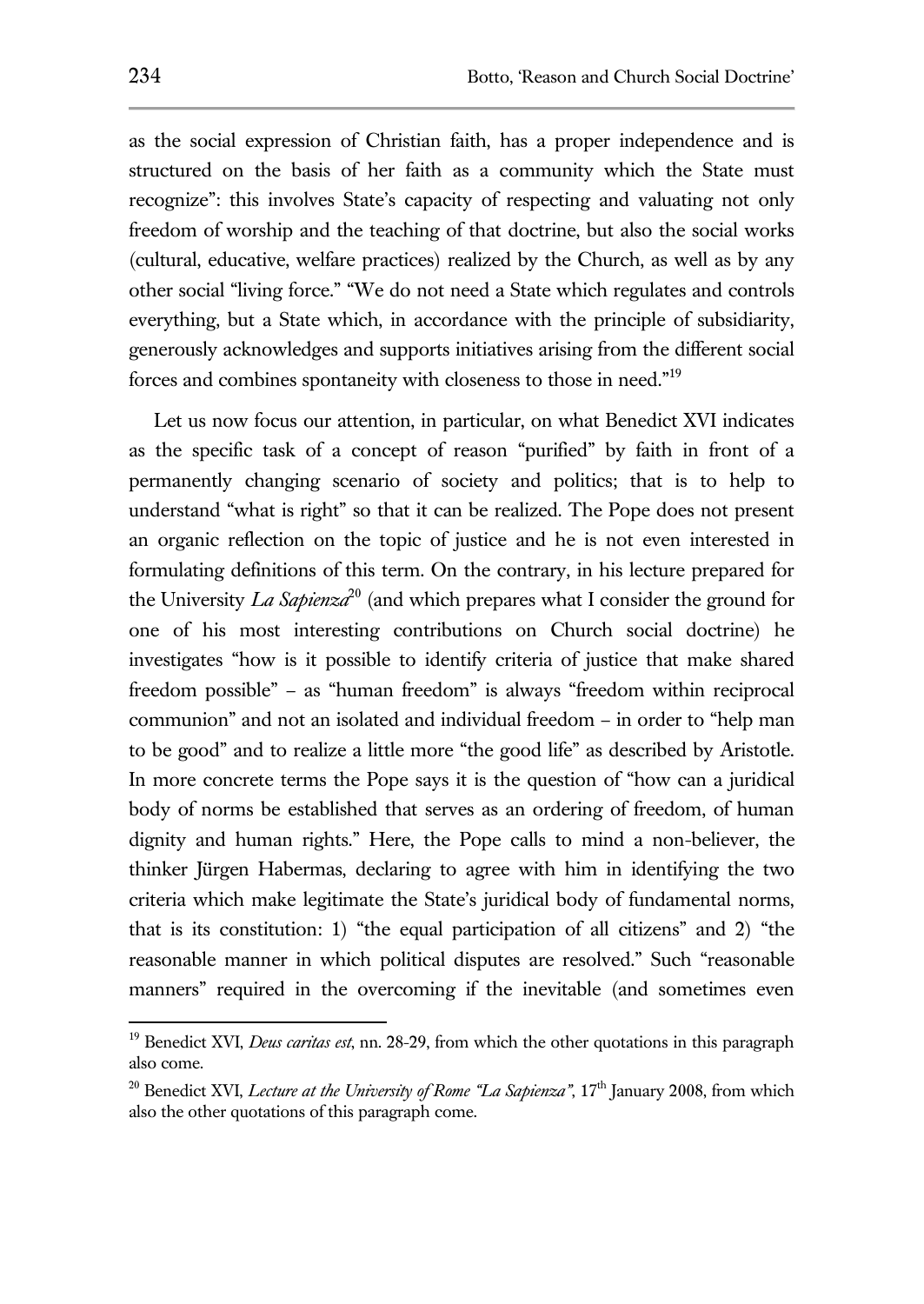necessary) conflicts which characterize the life of a democratic State are not reducible to a mere "fight for arithmetical majorities", but – Benedict XVI says, using the same words of Habermas – it is rather characterized by a "process of argumentation sensitive to the truth."

The Pope does not deny the difficulty of a concrete transformation of this model into political practice: the kind of mentality which describes "political parties as responsible of political will" is usually intended to reach the highest possible consensus, even satisfying disparate interests of individuals and groups very distant from the authentic good of the city. Benedict XVI is a realist, and – at the same time – he is able to recognize the "meaningful" fact that even an intellectual like Habermas, one of the thinkers most representative of contemporary lay philosophy, "speaks of sensibility to the truth as a necessary element in the process of political argument, thereby reintroducing the concept of truth into philosophical and political debate." But this necessarily means that in the search for true justice, true freedom, just cohabitation, "we have to listen to claims other than those of parties and interest groups." In particular, we have to listen to those forms of wisdom and to those disciplines (i.e. philosophy and theology) whose "permanent purpose" consists in "safeguarding sensibility to the truth." However it is necessary to conceive the same disciplines according to their authentic nature and vocation: the Pope, calling to mind the great example of Aquinas, maintains that they can be neither confused nor totally separated from each other. $21$ 

 $21$  It is worthy, concluding my contribution, to quote this entire passage from the lecture never pronounced by Benedict XVI at the University La Sapienza in Rome: "I would say that Saint Thomas's idea concerning the relationship between philosophy and theology could be expressed using the formula that the Council of Chalcedon adopted for Christology: philosophy and theology must be interrelated 'without confusion and without separation'. 'Without confusion' means that each of the two must preserve its own identity. Philosophy must truly remain a quest conducted by reason with freedom and responsibility; it must recognize its limits and likewise its greatness and immensity. Theology must continue to draw upon a treasury of knowledge that it did not invent, that always surpasses it, the depths of which can never be fully plumbed through reflection, and which for that reason constantly gives rise to new thinking. Balancing 'without confusion', there is always 'without separation': philosophy does not start again from zero with every thinking subject in total isolation, but takes its place within the great dialogue of historical wisdom, which it continually accepts and develops in a manner both critical and docile. It must not exclude what religions, and the Christian faith in particular, have received and have given to humanity as signposts for the journey. Various things said by theologians in the course of history, or even adopted in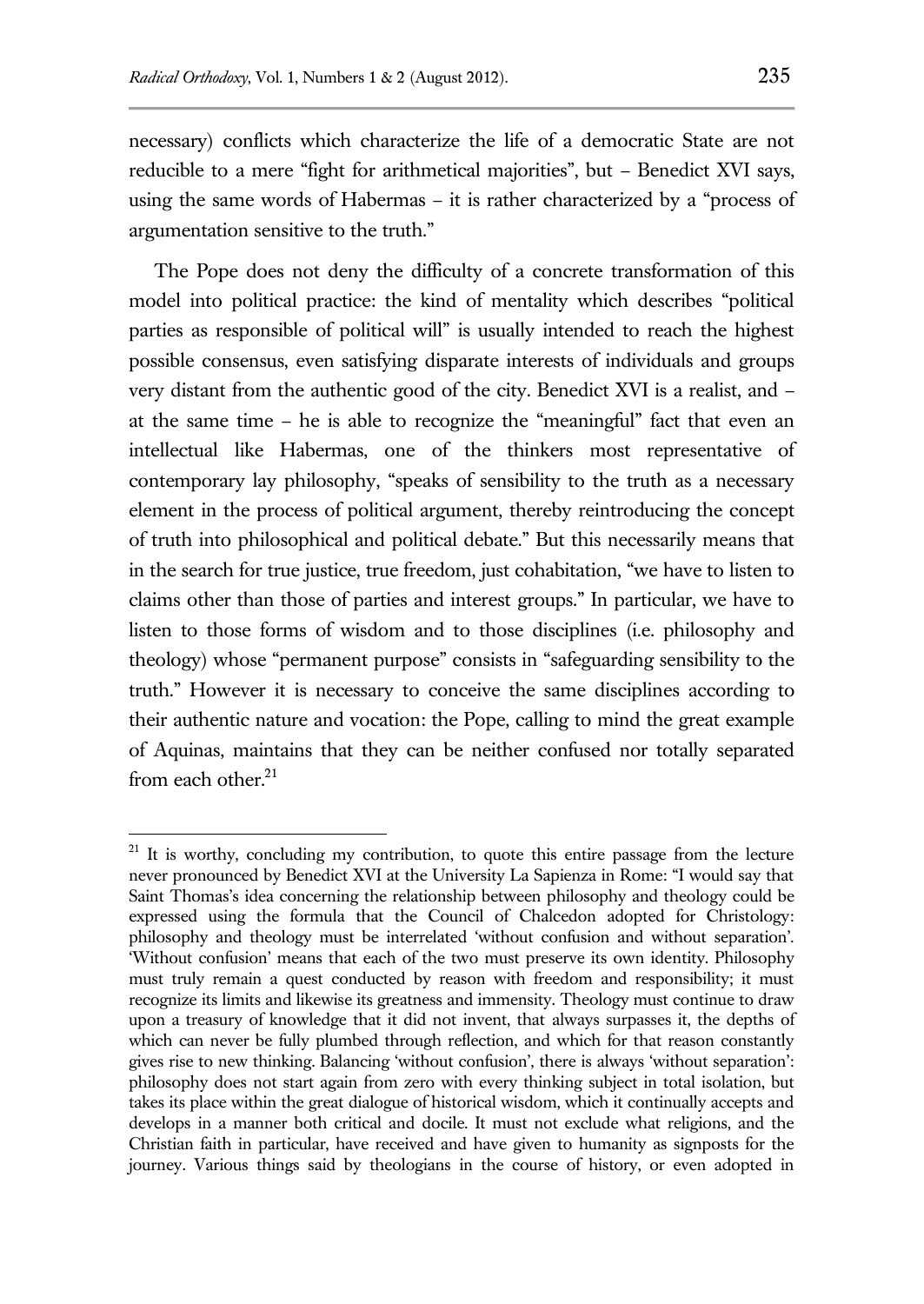What are the most threatening challenges that human society has now to face and what are the directions given by Church social doctrine? This is the last topic that I would like to consider and here the Pope seems to derive from its "treasure" "things new and old." First of all there are the "great challenges that endanger vast portions of the human family: war and terrorism, hunger and thirst, some terrible epidemics."<sup>22</sup> In numerous occasions the Pope has proposed the position assumed by the Church and her social doctrine on each of these topics; formulating "principles of reflections, criteria of judgment and the directives for action."<sup>23</sup> During the early years of his pontificate, Benedict XVI focussed his attention not only on the epistemic status of the Church social doctrine, but also on an aspect – capable of reformulating the Church social doctrine – which is probably one of the most original features of his thought.

Since the beginning of his pontificate the Pope has dedicated a consistent part of his studies to analysing the plurality of cultures and religions, their specific differences, their peculiarities and correlatively their relationship with common human nature – the unity and universality which constitute human beings. Hegemonic culture tends to stress the first aspect, considering the plurality of cultures and the specific difference between each culture as something inevitable. As long as such a way of thinking exercises an undisputed dominion, the strife among civilizations – nowadays at the centre of the interest of public opinion – can become a real danger says the Pope. How is it possible to face such a danger? Is there anything capable of "keeping the world united?"<sup>24</sup> Is there

practice by ecclesiastical authorities, have been shown by history to be false, and today make us feel ashamed. Yet at the same time it has to be acknowledged that the history of the saints, the history of the humanism that has grown out of the Christian faith, demonstrates the truth of this faith in its essential nucleus, thereby giving it a claim upon public reason. Of course, much of the content of theology and faith can only be appropriated within the context of faith, and therefore cannot be demanded of those to whom this faith remains inaccessible. Yet at the same time it is true that the message of the Christian faith is never solely a 'comprehensive religious doctrine' in Rawls' sense, but is a purifying force for reason, helping it to be more fully itself. On the basis of its origin, the Christian message should always be an encouragement towards truth, and thus a force against the pressure exerted by power and interests" (Benedict XVI, *Lecture at the University of Rome "La Sapienza"*).

<sup>22</sup> Benedict XVI, *Address to the participants in the convention*.

<sup>&</sup>lt;sup>23</sup> Card. R. Martino, President of the Pontifical Councils for Justice and Peace and for Migrants and Travellers, *Address on the laity in Singapore*, 25<sup>th</sup> June 2006.

<sup>24</sup> Cfr. Ratzinger, *Ciò che tiene unito il mondo*, 41-57.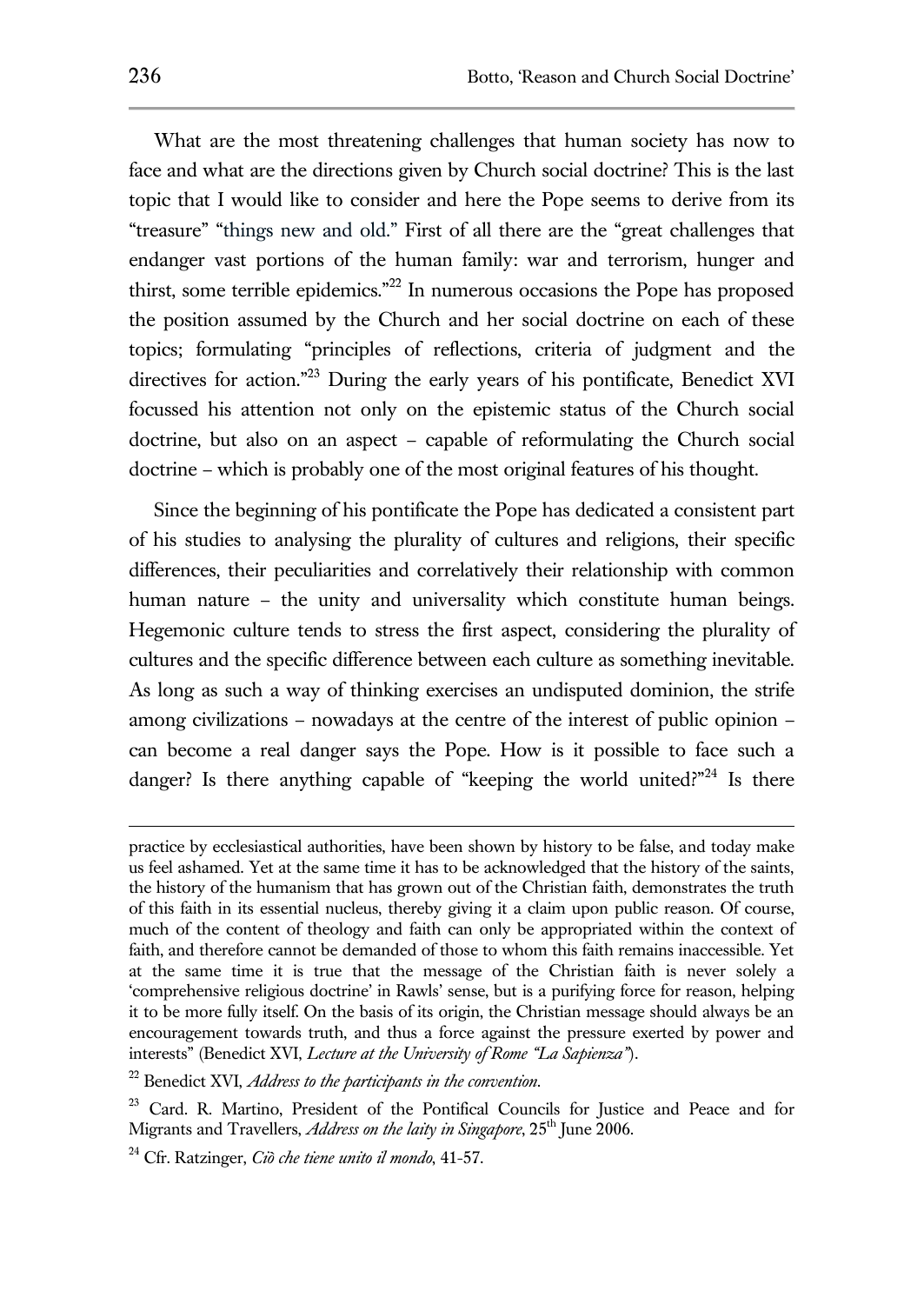anything common to the *proprium* of each culture, which emerges through the differences and particularities of individual human beings or peoples? Is there anything which eventually would enable us to talk about a common good and which could provide the basis for a real inter-religious and intercultural dialogue?

In his address to the members of the general assembly of the United Nations Organization, Benedict XVI, recalling the Universal declaration of human rights, noticed that "this document was the outcome of a convergence of different religious and cultural traditions, all of them motivated by the common desire to place the human person at the heart of institutions, laws and the workings of society, and to consider the human person essential for the world of culture, religion and science." Below he considers that

it is evident, though, that the rights recognized and expounded in the *Declaration* apply to everyone by virtue of the common origin of the person, who remains the high-point of God's creative design for the world and for history. They are based on the natural law inscribed on human hearts and present in different cultures and civilizations. Removing human rights from this context would mean restricting their range and yielding to a relativistic conception, according to which the meaning and interpretation of rights could vary and their universality would be denied in the name of different cultural, political, social and even religious outlooks. This great variety of viewpoints must not be allowed to obscure the fact that not only rights are universal, but so too is the human person, the subject of those rights.<sup>2</sup>

### **Bibliography**

 $\overline{a}$ 

Benedict XVI. *Deus caritas est* (Encyclical letter, 25<sup>th</sup> December 2005).

- Benedict XVI. *Address to the participants at the Ecclesial convention of the Diocese of Rome*,  $5^{\text{th}}$  June 2006, [http://www.vatican.va/holy\\_father/benedict\\_xvi/speeches/2006/june/](http://www.vatican.va/holy_father/benedict_xvi/speeches/2006/june/documents/hf_ben-xvi_spe_20060605_convegno%20diocesano_en.html) [documents/hf\\_ben-xvi\\_spe\\_20060605\\_convegno diocesano\\_en.html](http://www.vatican.va/holy_father/benedict_xvi/speeches/2006/june/documents/hf_ben-xvi_spe_20060605_convegno%20diocesano_en.html)
- Benedict XVI. *Address to the participants in the convention*, Verona, 19<sup>th</sup> October 2006,

<sup>25</sup> Benedict XVI, *Address to the members of the general assembly of the United Nations Organization*,  $18^{\text{th}}$  April 2008.

[http://www.vatican.va/holy\\_father/benedict\\_xvi/speeches/2008/april/documents/hf\\_ben](http://www.vatican.va/holy_father/benedict_xvi/speeches/2008/april/documents/hf_ben-xvi_spe_20080418_un-visit_en.html)[xvi\\_spe\\_20080418\\_un-visit\\_en.html.](http://www.vatican.va/holy_father/benedict_xvi/speeches/2008/april/documents/hf_ben-xvi_spe_20080418_un-visit_en.html)